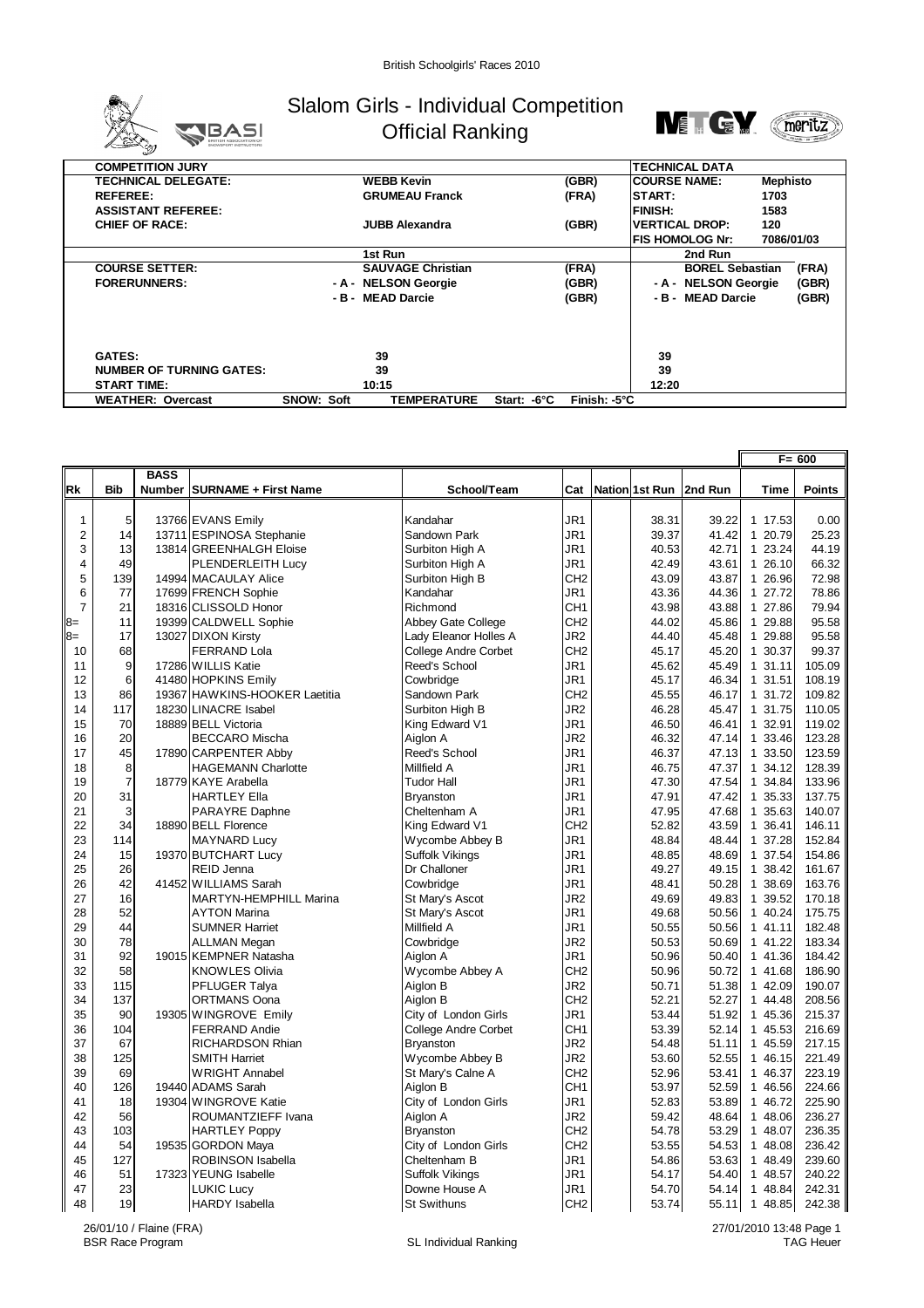|                |                |             |                                                  |                                       |                        |  |                                  |                                                | $F = 600$          |             |                  |
|----------------|----------------|-------------|--------------------------------------------------|---------------------------------------|------------------------|--|----------------------------------|------------------------------------------------|--------------------|-------------|------------------|
| <b>Rk</b>      | <b>Bib</b>     | <b>BASS</b> | Number SURNAME + First Name                      | School/Team                           | Cat                    |  | Nation 1st Run   2nd Run         |                                                |                    | <b>Time</b> | <b>Points</b>    |
| 49             | 62             |             | <b>RUMENS Danielle</b>                           | Dr Challoner                          | CH <sub>2</sub>        |  | 54.25                            | 55.34                                          | 1 49.59            |             | 248.11           |
| 50             | 87             |             | 17452 WRIGHT Natasha                             | Suffolk Vikings                       | CH1                    |  | 55.71                            | 54.44                                          | 1 50.15            |             | 252.44           |
| 51             | 75             |             | <b>WALKER Rebecca</b>                            | Cheltenham A                          | JR2                    |  | 55.36                            | 55.44                                          | 1 50.80            |             | 257.47           |
| 52             | 41             |             | 18011 TAYLOR Alice                               | Kandahar                              | CH <sub>1</sub>        |  | $\mathbf{1}$<br>00.14            | 50.69                                          | 1 50.83            |             | 257.71           |
| 53             | 43             |             | <b>WOODRUFF Charlotte</b>                        | <b>Tudor Hall</b>                     | CH <sub>2</sub>        |  | 54.93                            | 55.94                                          | 1 50.87            |             | 258.02           |
| 54             | $\overline{2}$ |             | <b>PALMER Rosalie</b>                            | Sherborne                             | JR1                    |  | 57.12                            | 54.02                                          | 1 51.14            |             | 260.11           |
| 55             | 94             |             | <b>VELLECOT Rosanna</b>                          | Wycombe Abbey A                       | CH <sub>2</sub>        |  | 57.14                            | 54.55                                          | 1 51.69            |             | 264.36           |
| 56             | 138            |             | <b>CLARK Amabel</b>                              | Cheltenham B                          | JR1                    |  | 57.42                            | 55.86                                          | 1 53.28            |             | 276.67           |
| 57             | 37             |             | CHMIELOWSKA Claudia                              | Highgate School A                     | CH <sub>1</sub>        |  | 56.69                            | 56.64                                          | 1 53.33            |             | 277.05           |
| 58             | 59             |             | <b>KHADIJAH Mirzan</b>                           | Downe House A                         | CH <sub>2</sub>        |  | 57.25                            | 56.19                                          | 1 53.44            |             | 277.91           |
| 59             | 47             |             | <b>KARAVASILI Zoe</b>                            | Abbey Gate College                    | CH <sub>1</sub>        |  | 57.49                            | 56.27                                          | 1 53.76            |             | 280.38           |
| 60             | 111            |             | <b>KARY India</b>                                | Downe House B                         | CH <sub>2</sub>        |  | 56.95                            | 56.89                                          | 1 53.84            |             | 281.00           |
| 61             | 98             |             | <b>RUMENS Stephanie</b>                          | Dr Challoner                          | CH <sub>2</sub>        |  | 57.60                            | 56.47                                          | 1 54.07            |             | 282.78           |
| 62             | 82             |             | <b>BELL Hollie</b>                               | Kings College Taunton                 | JR1                    |  | 53.59                            | $\mathbf{1}$<br>00.53                          | 1 54.12            |             | 283.17           |
| 63             | 36             |             | LOGAN Alicia                                     | The Queens Chester                    | JR1                    |  | 58.41                            | 55.97                                          | 1 54.38            |             | 285.18           |
| 64<br>65       | 65             |             | HOBBY Imogen                                     | St Gabriel's School                   | CH <sub>1</sub>        |  | 57.94                            | 56.87                                          | 1 54.81            |             | 288.51           |
| 66             | 35<br>55       |             | <b>KREFTING Natasha</b><br>RADKIEWICZ Alexia     | Heathfield A<br><b>St Swithuns</b>    | JR2<br>CH <sub>2</sub> |  | 1 06.65<br>56.84                 | 48.29<br>58.33                                 | 1 54.94<br>1 55.17 |             | 289.51<br>291.29 |
| 67             | 48             |             | <b>LAVELLE Holly</b>                             | Woldingham A                          | CH <sub>1</sub>        |  | 57.44                            | 58.13                                          | 1 55.57            |             | 294.39           |
| 68             | 30             |             | VAN VREDENBURCH Ella                             | Godstowe                              | CH <sub>1</sub>        |  | 57.84                            | 57.74                                          | 1 55.58            |             | 294.47           |
| 69             | 112            |             | <b>HALE Sophie</b>                               | Millfield B                           | JR1                    |  | 00.05<br>$\mathbf{1}$            | 56.19                                          | 1 56.24            |             | 299.57           |
| 70             | 33             |             | <b>WOOD Clementine</b>                           | St Mary's Calne A                     | JR1                    |  | 09.51<br>$\mathbf{1}$            | 46.82                                          | 1 56.33            |             | 300.27           |
| 71             | 46             |             | <b>BELL Tara</b>                                 | Kings College Taunton                 | CH <sub>1</sub>        |  | 58.05                            | 58.57                                          | 1 56.62            |             | 302.52           |
| 72             | 132            |             | <b>SYMINGTON Isabel</b>                          | Heathfield B                          | JR2                    |  | 59.25                            | 57.47                                          | 1 56.72            |             | 303.29           |
| 73             | 24             |             | <b>LOGAN Hattie</b>                              | Snowsports                            | CH <sub>1</sub>        |  | 58.81                            | 59.21                                          | 1 58.02            |             | 313.35           |
| 74             | 39             |             | <b>TAYLOR Ophelia</b>                            | Cheltenham A                          | JR1                    |  | 51.60                            | $\mathbf{1}$<br>07.83                          | 1 59.43            |             | 324.26           |
| 75             | 28             |             | COATES Amy                                       | <b>Henley College</b>                 | JR2                    |  | 00.25<br>$\mathbf{1}$            | 59.34                                          | 1 59.59            |             | 325.50           |
| 76             | 79             |             | <b>BERRY Cosima</b>                              | Tudor Hall                            | CH <sub>2</sub>        |  | 1 00.17                          | 59.62                                          | 1 59.79            |             | 327.05           |
| 77             | 83             |             | <b>PARKER Eleanor</b>                            | Abbey Gate College                    | CH <sub>1</sub>        |  | 1 00.85                          | 59.14                                          | 1 59.99            |             | 328.60           |
| 78             | 22             |             | <b>CHANDRIS Isabella</b>                         | Wycombe Abbey A                       | JR <sub>2</sub>        |  | 1 11.95                          | 48.90                                          | 2 00.85            |             | 335.25           |
| 79             | 73             |             | <b>BARBER Imogen</b>                             | Highgate School A                     | CH <sub>1</sub>        |  | 1 01.06                          | 59.80                                          | 2 00.86            |             | 335.33           |
| 80             | 101            |             | <b>HOBBY Charlotte</b>                           | St Gabriel's School                   | CH <sub>2</sub>        |  | 1 02.86                          | 58.05                                          | 2 00.91            |             | 335.72           |
| 81             | 91             |             | <b>DUNLOP Emily</b>                              | <b>St Swithuns</b>                    | JR1                    |  | 101.18                           | $\mathbf{1}$<br>00.13                          | 2 01.31            |             | 338.81           |
| 82             | 60             |             | <b>BELL Christina</b>                            | Snowsports                            | CH <sub>2</sub>        |  | 1 00.59                          | $\mathbf{1}$<br>01.02                          | 2 01.61            |             | 341.13           |
| 83             | 74             |             | <b>TOWNSHEND Melissa</b>                         | Sherborne                             | CH <sub>2</sub>        |  | 1 02.01                          | 1<br>00.78                                     | 2 02.79            |             | 350.26           |
| 84             | 80             |             | JONES Helen                                      | Millfield A                           | JR2                    |  | 1 00.69                          | 02.25<br>$\mathbf{1}$                          | 2 02.94            |             | 351.43           |
| 85             | 12<br>95       |             | <b>MURPHY Abigail</b><br><b>HUTH Elizabeth</b>   | Woldingham A<br>Downe House A         | JR1<br>JR1             |  | 1 03.63<br>03.43<br>$\mathbf{1}$ | 00.19<br>$\mathbf{1}$<br>00.71<br>$\mathbf{1}$ | 2 03.82<br>2 04.14 |             | 358.24<br>360.71 |
| $86=$<br>$86=$ | 121            |             | <b>INGLEDON Catherine</b>                        | Heathfield B                          | CH <sub>2</sub>        |  | 1 02.09                          | 1 02.05                                        | 2 04.14            |             | 360.71           |
| 88             | 123            |             | <b>EATON Emily</b>                               | Millfield B                           | JR1                    |  | 1 04.79                          | 59.44                                          | 2 04.23            |             | 361.41           |
| 89             | 96             |             | <b>BRERETON Evie</b>                             | Snowsports                            | CH <sub>2</sub>        |  | 1 02.84                          | 01.51<br>$\mathbf{1}$                          | 2 04.35            |             | 362.34           |
| 90             | 38             |             | <b>PALMER Sophie</b>                             | Sherborne                             | CH <sub>2</sub>        |  | 1 04.54                          | 00.26<br>$\mathbf{1}$                          | 2 04.80            |             | 365.82           |
| 91             | 76             |             | <b>WILLIS Olivia</b>                             | Francis Holland                       | CH <sub>1</sub>        |  | 1 04.67                          | 01.88<br>$\mathbf{1}$                          | 2 06.55            |             | 379.36           |
| 92             | 119            |             | COWAN Isabel                                     | Woldingham B                          | CH <sub>1</sub>        |  | 1 02.52                          | $\mathbf{1}$<br>04.36                          | 2 06.88            |             | 381.92           |
| 93             | 10             |             | <b>BELL Milla</b>                                | Kings College Taunton                 | JR1                    |  | 55.44                            | 12.08<br>1                                     | 2 07.52            |             | 386.87           |
| 94             | 66             |             | VAN VREDENBURCH Flora                            | Godstowe                              | CH <sub>1</sub>        |  | 1 03.74                          | 03.80<br>$\mathbf{1}$                          | 2 07.54            |             | 387.02           |
| 95             | 131            |             | <b>CAIN Florence</b>                             | St Mary's Calne B                     | JR1                    |  | 1<br>04.34                       | 03.38<br>$\mathbf{1}$                          | 2 07.72            |             | 388.42           |
| 96             | 122            |             | <b>BARKER-HAHLO Charlotte</b>                    | Downe House B                         | JR1                    |  | 1 03.70                          | $\mathbf{1}$<br>04.45                          | 2 08.15            |             | 391.75           |
| 97             | 118            |             | <b>COWAN Roisin</b>                              | Highgate School B                     | CH <sub>1</sub>        |  | 1 04.61                          | 03.88<br>$\mathbf{1}$                          | 2 08.49            |             | 394.38           |
| 98             | 106            |             | <b>BROWN Lucinda</b>                             | King Edward V1                        | JR1                    |  | 1 06.00                          | 02.87<br>1                                     | 2 08.87            |             | 397.32           |
| 99             | 88             |             | <b>BERRY Venetia</b>                             | St Mary's Ascot                       | JR1                    |  | 1 04.84                          | 04.50<br>$\mathbf{1}$                          | 2 09.34            |             | 400.95           |
| 100            | 72             |             | <b>MONK Orlaith</b>                              | The Queens Chester                    | CH <sub>1</sub>        |  | 1 05.13                          | $\mathbf{1}$<br>05.50                          | 2 10.63            |             | 410.94           |
| 101            | 102            |             | <b>GARDNER Evie</b>                              | Godstowe                              | CH <sub>1</sub>        |  | 1 06.20                          | 04.72<br>$\mathbf{1}$                          | 2 10.92            |             | 413.18           |
| 102            | 27             |             | <b>ROSER Emily</b>                               | <b>Barrow Hills</b>                   | CH <sub>1</sub>        |  | $\mathbf{1}$<br>06.37            | 04.82<br>1                                     | 2 11.19            |             | 415.27           |
| 103            | 120<br>129     |             | <b>RANDALL Nicola</b>                            | St Mary's Calne B                     | JR1                    |  | 1 01.24                          | 09.97<br>$\mathbf{1}$                          | 2 11.21            |             | 415.43           |
| 104<br>105     | 25             |             | <b>MALSTER Florence</b><br><b>PALMER Jessica</b> | Highgate School B<br>St Georges Ascot | CH1<br>JR1             |  | 1 07.40<br>1 05.39               | 04.05<br>1<br>06.60<br>$\mathbf{1}$            | 2 11.45<br>2 11.99 |             | 417.28<br>421.46 |
| 106            | 110            |             | <b>ALVEREZ Maria</b>                             | Heathfield B                          | CH <sub>1</sub>        |  | 1 06.07                          | $\mathbf{1}$<br>06.74                          | 2 12.81            |             | 427.81           |
| 107            | 135            |             | <b>MCGREGOR Georgia</b>                          | Lady Eleanor Holles B                 | CH <sub>2</sub>        |  | 1 06.26                          | 06.98<br>1                                     | 2 13.24            |             | 431.14           |
| 108            | 134            |             | <b>BIELICH Kate</b>                              | Millfield B                           | JR2                    |  | 1 08.45                          | 06.64<br>$\mathbf{1}$                          | 2 15.09            |             | 445.45           |
| 109            | 61             |             | <b>BLACK Natasha</b>                             | St Georges Ascot                      | JR2                    |  | 1 09.78                          | $\mathbf{1}$<br>06.25                          | 2 16.03            |             | 452.73           |
| 110            | 108            |             | McELVOGUE Antonia                                | The Queens Chester                    | JR1                    |  | 1 12.92                          | 04.39<br>$\mathbf{1}$                          | 2 17.31            |             | 462.63           |
| 111            | 140            |             | <b>BRISCOE Marjolaine</b>                        | Highgate School B                     | CH1                    |  | $\mathbf{1}$<br>09.28            | 09.97<br>1                                     | 2 19.25            |             | 477.65           |
| 112            | 63             |             | <b>TIDY Claudia</b>                              | <b>Barrow Hills</b>                   | CH <sub>1</sub>        |  | 1 09.81                          | 09.92<br>$\mathbf{1}$                          | 2 19.73            |             | 481.36           |
| 113            | 81             |             | MCGEEHAN Grace                                   | Reed's School                         | JR1                    |  | 1 10.55                          | 10.64<br>1                                     | 2 21.19            |             | 492.66           |
| 114            | 89             |             | <b>JACKSON Lucy</b>                              | Lady Eleanor Holles A                 | CH <sub>2</sub>        |  | 1 17.39                          | 04.15<br>$\mathbf{1}$                          | 2 21.54            |             | 495.37           |
| 115            | 100            |             | <b>BARRETT Molly</b>                             | Henley College                        | JR2                    |  | 1 13.87                          | 1 11.06                                        | 2 24.93            |             | 521.60           |
| 116            | 130            |             | <b>HARRISON Pippa</b>                            | Woldingham B                          | CH2                    |  | 1 18.71                          | $\mathbf{1}$<br>08.11                          | 2 26.82            |             | 536.23           |
| 117            | 97             |             | MAITLAND-BONDONNEAU Fabienne                     | St Georges Ascot                      | JR1                    |  | 1 02.00                          | 24.89<br>$\mathbf{1}$                          | 2 26.89            |             | 536.77           |
| 118            | 64             |             | RICHENS Sophie-Jane                              | <b>Henley College</b>                 | JR1                    |  | $\mathbf{1}$<br>22.44            | 08.31<br>$\mathbf{1}$                          | 2 30.75            |             | 566.65           |
| 119            | 71             |             | FODEN-PATTINSON Sophie                           | Heathfield A                          | JR <sub>2</sub>        |  | 1 24.19                          | 09.47<br>$\mathbf{1}$                          | 2 33.66            |             | 589.17           |
| 120            | 99             |             | <b>BRIDGEN Saskia</b>                            | <b>Barrow Hills</b>                   | CH1                    |  | 11.55                            | 39.63<br>$\mathbf{1}$                          | 2 51.18            |             | 724.75           |